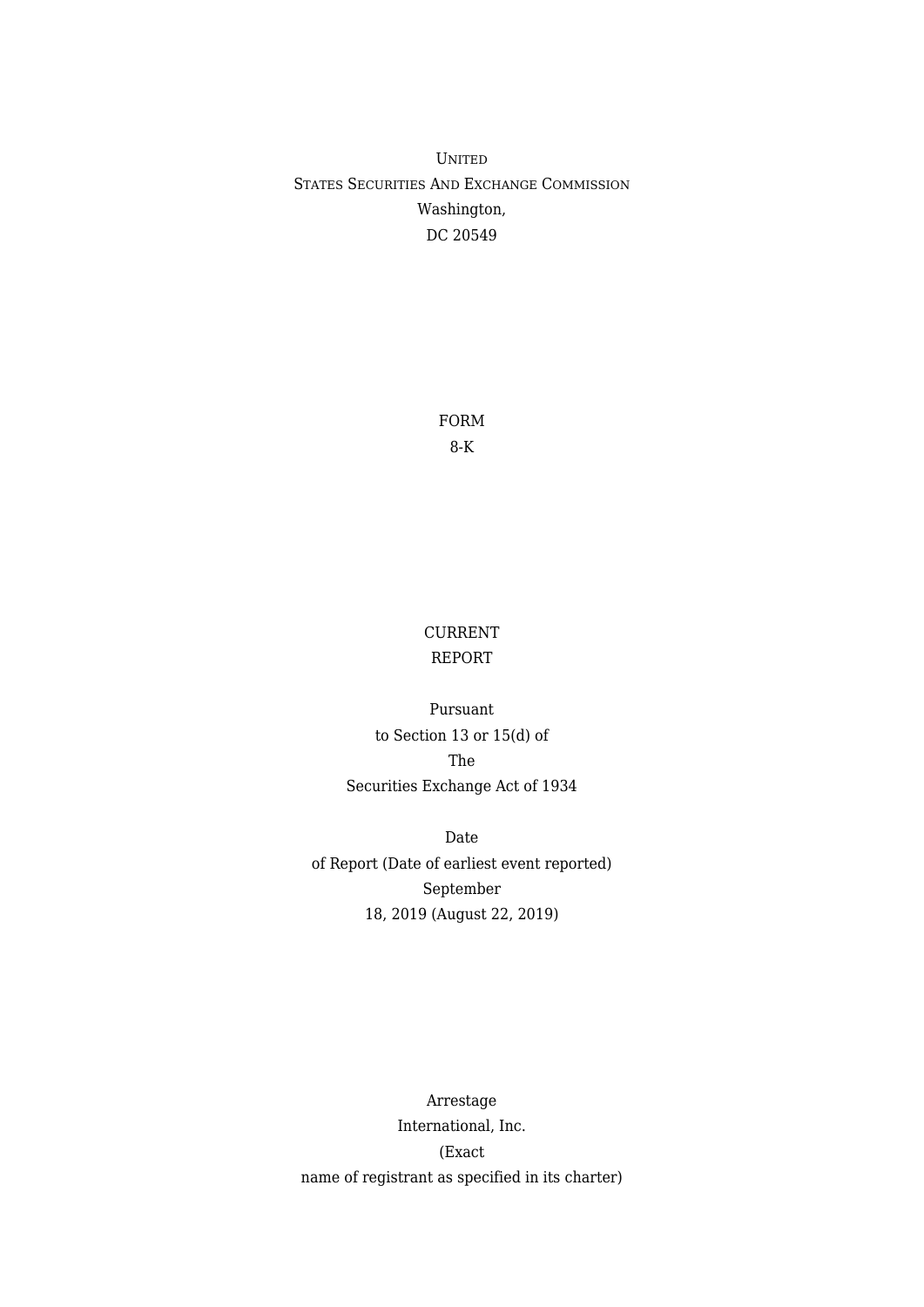(State or other jurisdiction of incorporation)

Nevada 001-34756 45-2552289 (Commission File Number) (IRS

Employer Identification No.)

# 20343 N. Hayden Road, Suite 101 Scottsdale, Arizona 85255 (480) 710-2229 (Registrant's

telephone number, including area code)

#### (Former

name or former address, if changed since last report.)

Check

the appropriate box below if the Form 8-K filing is intended to simultaneously satisfy the filing obligation of the registrant

under any of the following provisions (see General Instruction A.2. below):

☐ Written

communications pursuant to Rule 425 under the Securities Act (17 CFR 230.425)

☐ Soliciting

material pursuant to Rule 14a-12 under the Exchange Act (17 CFR 240.14a-12)

☐ Pre-commencement

communications pursuant to Rule 14d-2(b) under the Exchange Act (17 CFR 240.14d-2(b))

☐ Pre-commencement

communications pursuant to Rule 13e-4(c) under the Exchange Act (17 CFR 240.13e-4(c))

Indicate

by check mark whether the registrant is an emerging growth company as defined in Rule 405 of the Securities Act of 1933 (§230.405

of this chapter) or Rule 12b-2 of the Securities Exchange Act of 1934 (§240.12b-2 of this chapter).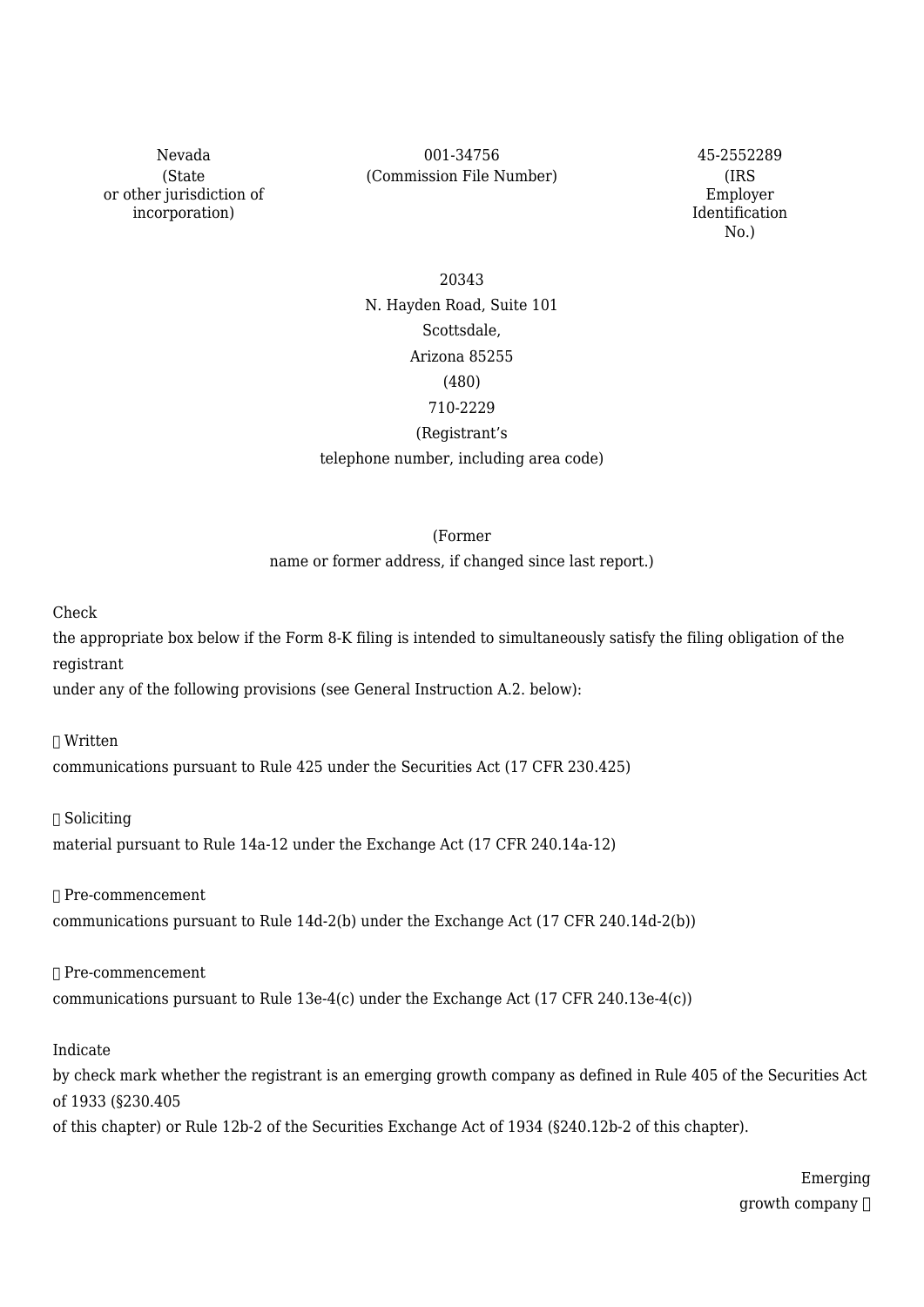## If

an emerging growth company, indicate by check mark if the registrant has elected not to use the extended transition period for

complying with any new or revised financial accounting standards provided pursuant to Section 13(a) of the Exchange Act. ☐

### Securities

registered pursuant to Section 12(b) of the Act:

Title of each class Trading Symbol(s) Name of each exchange on which<br>magnetic product of each class Trading Symbol(s) registered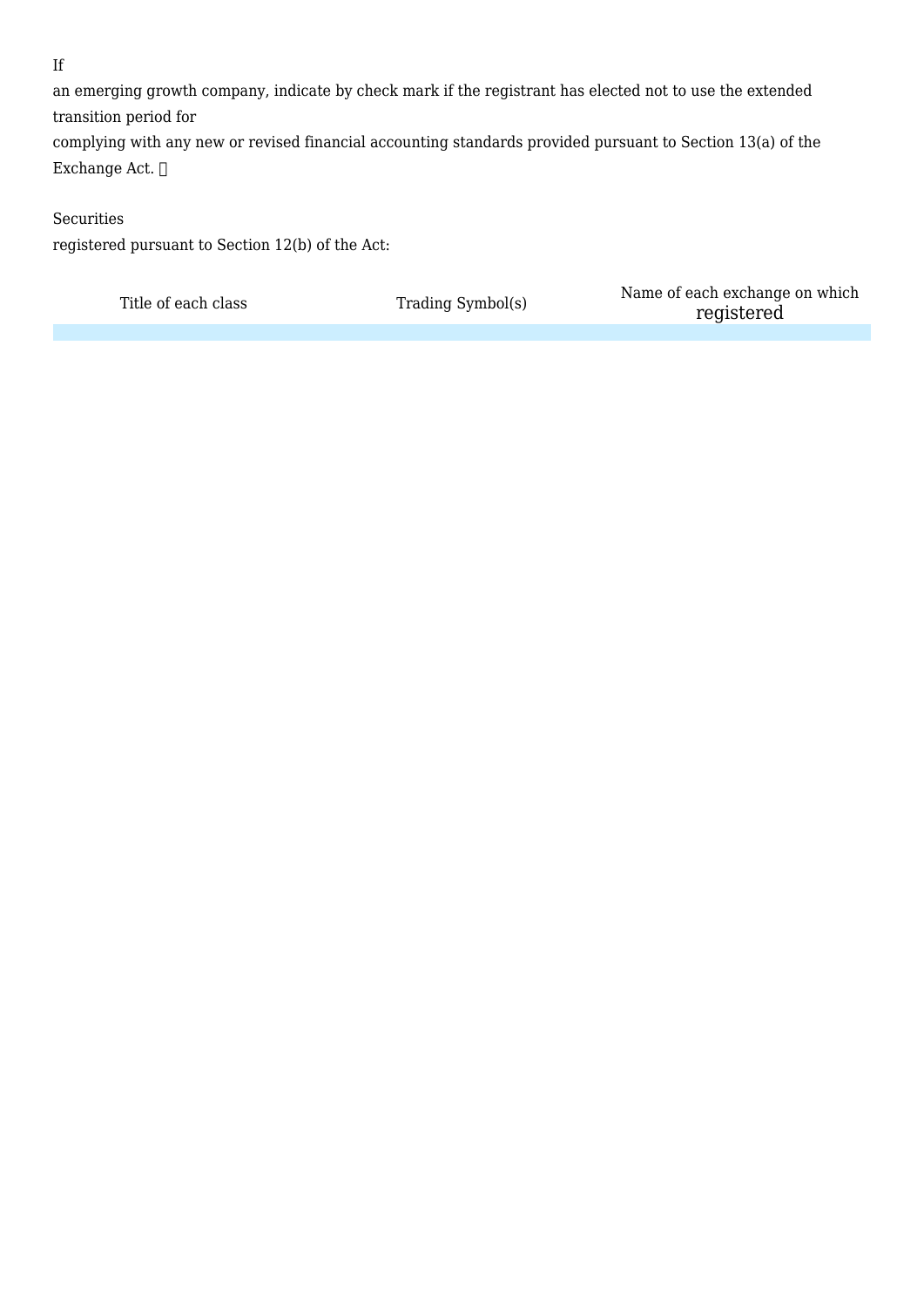## Item

5.02. Departure of Directors or Certain Officers; Election of Directors; Appointment of Certain Officers; Compensatory Arrangements of Certain Officers.

# *Appointment of Corporate Officer*

## The

Board of Directors of Arrestage International, Inc. has approved the appointment of Mr. Scott Miller as the Company's President on August 22, 2019. Mr. Miller joins Arrestage with more than 25 years of investment banking and over 15 years of experience in private equity. With this appointment, the Company is striving to ensure a more efficient and effective organizational structure

by drawing on Mr. Miller's experience.

1